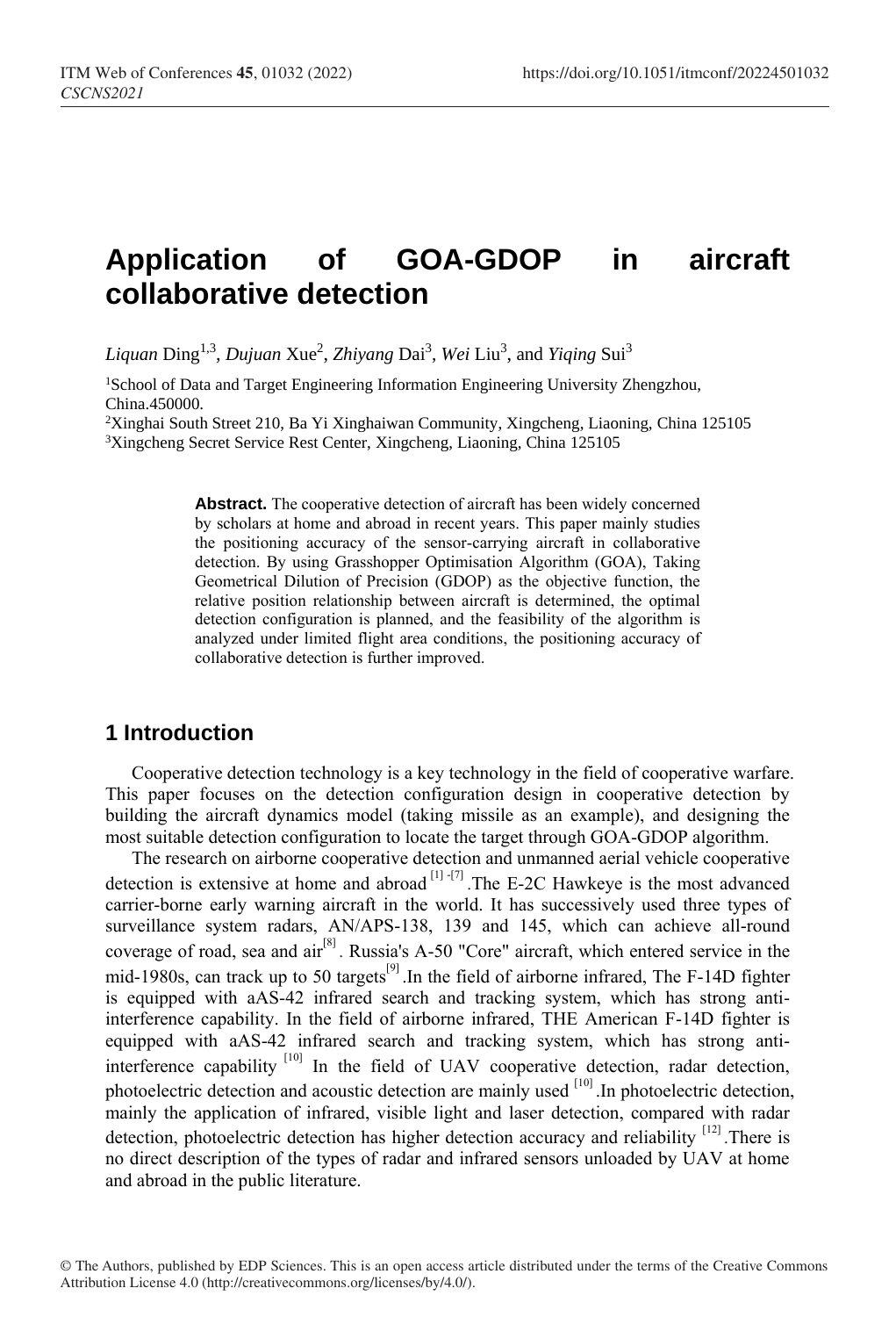It is necessary to use certain parameters as reference to measure the positioning accuracy. At present, there are several positioning accuracy analysis methods as follows: Geometrical Dilution of Precision (GDOP), Cramer–Rao Lower Bound(CRLB), Circular Error Probable(CEP), etc. In essence, GDOP can be regarded as the least squares estimation, while CRLB is the maximum likelihood estimation. When the system is linear and the high noise is Gaussian independent white noise, the two are equivalent, but in the nonlinear system, the two will produce certain differences. This is due to the fact that GDOP ignores the error covariance diagonal element and is more sensitive to the sensor geometric position than CRLB, which is used as an analysis tool for the geometric uncertainty of the sensor target, while CRLB is used as a statistical performance evaluation tool based on sensor observations derived from the target<sup>[13] [14]</sup>. The CEP is an uncertain measure of the positioned estimator relative to the estimated mean, which contains half of the circle radius realized by the random vector centered on the mean<sup>[15]</sup>.

Shahrzad Saremi et al first proposed the Grasshopper optimization algorithm in 2017<sup>[16]</sup>. This algorithm can solve the practical problem of unknown search space well. In the collaborative detection of stationary targets on the ground, different positions between them, namely different configurations, will also have a certain impact on the positioning accuracy of the targe. Therefore, Grasshopper optimization algorithm can be used to traverse and search the best position of aircraft in a certain range of space, and form the best detection configuration, so as to achieve the highest precision of collaborative detection.

The establishment of aircraft dynamics model, equation of state and observation equation has been described in detail in my other papers. This paper only analyzes and experiments the proposed algorithm.1.1 Formatting the title, authors and affiliations.

## **2 GOA-GDOP algorithm**

## **2.1 Grasshopper algorithm (GOA)**

The algorithm utilizes the behavioral characteristics of Grasshopper larva and adult population gathering for large-scale migration, and the larva usually moves slowly with small amplitude, while the adult mostly moves for a long time. By establishing a mathematical model to simulate the movement rule of Grasshopper in a certain area, the best foraging area of Grasshopper can be explored and searched. Further optimize the optimal position of the target.

The mathematical model of grassoppers aggregation and migration can be expressed as:

$$
P_j = S_j + G_j + A_j \tag{1}
$$

 $P_j$  represents the position of the jth grassoppers, and  $S_j$  represents the interaction between grassoppers, namely the force, which is also the main control force affecting grassoppers position. When grassoppers see the distance is too large, it will produce attraction, conversely, it will produce repulsion. Grassoppers are in their comfort zone only if they keep the right distance between them.  $G_j$  and  $A_j$  represents the force of gravity and

the force of wind on the grassoppers. In general, the force of gravity on the grassoppers is not taken into account and the wind is assumed to always be in the direction of the target. The interactions  $s_j$  between grassoppers can be expressed as follows:

$$
S_j = \sum_{\substack{k=1\\k \neq j}}^N s\left(d_{jk}\right) \hat{d}_{jk} \tag{2}
$$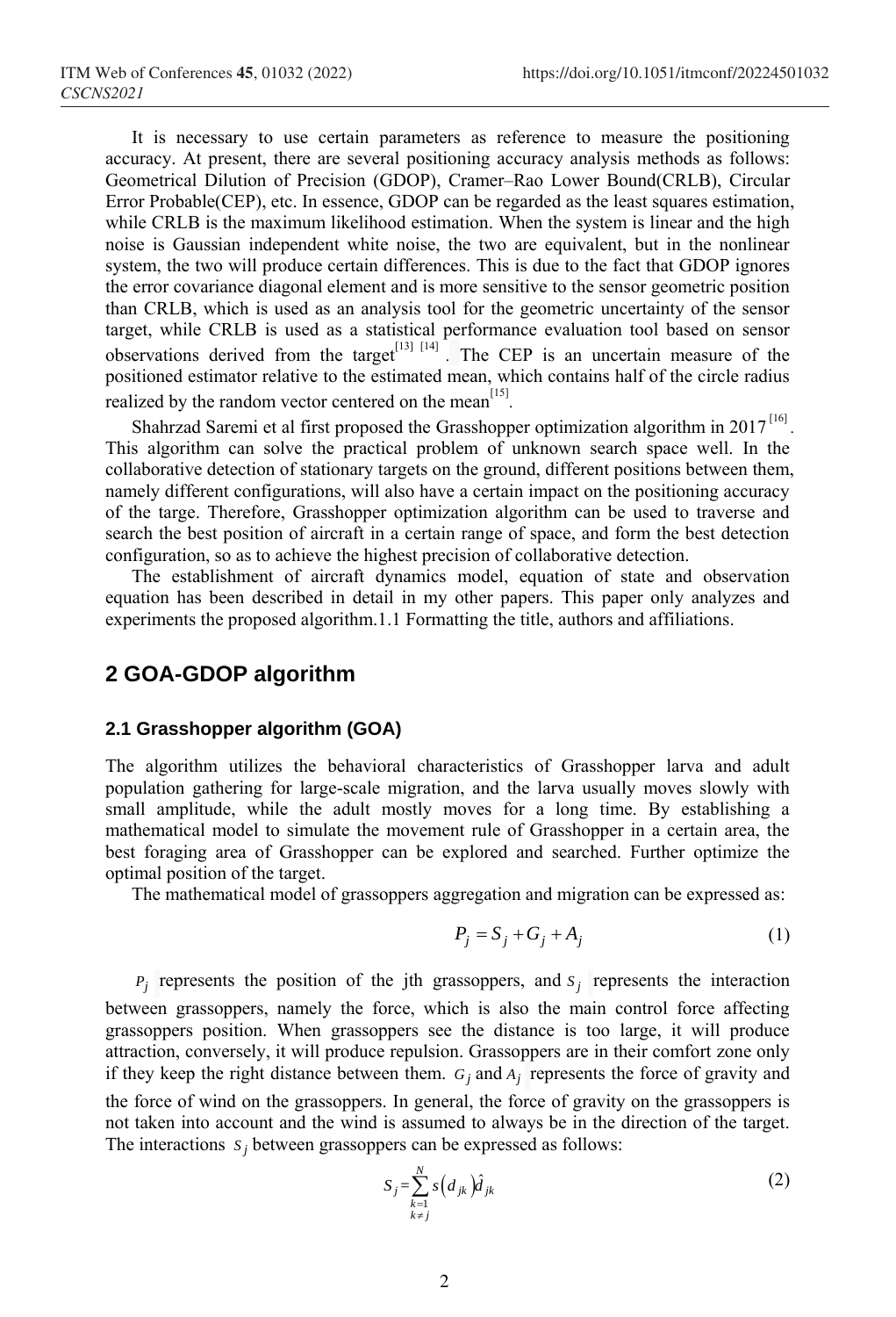$d_{jk}$  represents the jth and kth the distance between grassoppers The calculation formula can be expressed as:  $d_{jk} = \left| P_j - P_k \right|$ ,  $P_j$ ,  $P_k$  are the locations of the two grassoppers. s represents the force function between locusts, It is described in formula (3).  $\hat{d}_{jk}$  is the unit vector between j and k:

$$
\hat{d}_{jk} = \frac{P_j - P_k}{d_{jk}}\tag{3}
$$

For s function, its calculation formula can be expressed as:

$$
s(r) = fe^{-r/l} - e^{-r}
$$
\n
$$
\tag{4}
$$

It has been proved in  $[16]$  that  $]=1.5$  and  $=0.5$  are the optimal parameters for the calculation and solution of this algorithm.

However, the above model cannot be directly applied to the optimization problem, because locusts will quickly reach the "comfort zone" and the population will not converge to the specified point. Therefore, the above equation is modified as follows to solve the optimization problem:

$$
P_j^d = c \left( \sum_{\substack{k=1 \ k \neq j}}^N c \frac{ub_d - lb_d}{2} s \left( \left| P_j^d - P_k^d \right| \right) \frac{P_k - P_j}{d_{jk}} \right) + \hat{T}_d \tag{5}
$$

Here,  $ub_d$  is the upper bound of the dth dimension,  $lb_d$  is the lower bound of the dth dimension.  $\hat{T}_d$  is the current optimal solution. C can be expressed as:

$$
c = c \max - l \frac{c \max - c \min}{M}
$$
 (6)

M represents the maximum number of iterations, cmax and cmin Represents the maximum and minimum value of c respectively, cmax is 1 and cmin is 0.00004.

### **2.2 GDOP Model**

Assume that the position of the aircraft under the earth fixation is  $(x_i, y_i, z_i)$ , the observed distance, azimuth and pitch angle are respectively  $r_i, a_i, e_i$ :

$$
r_i = \sqrt{x_q^2 + y_q^2 + z_q^2}
$$
  
\n
$$
a_i = \arctan \frac{y_q}{x_q}
$$
  
\n
$$
e_i = \arctan \frac{z_q}{x_q^2 + y_q^2}
$$
\n(7)

 $r_i = f_i(x_r, y_r, z_r, x_i, y_i, z_i)$ ,  $a_i = g_i(x_r, y_r, z_r, x_i, y_i, z_i)$ ,  $e_i = h_i(x_r, y_r, z_r, x_i, y_i, z_i)$ , The derivative of the above formula can be obtained: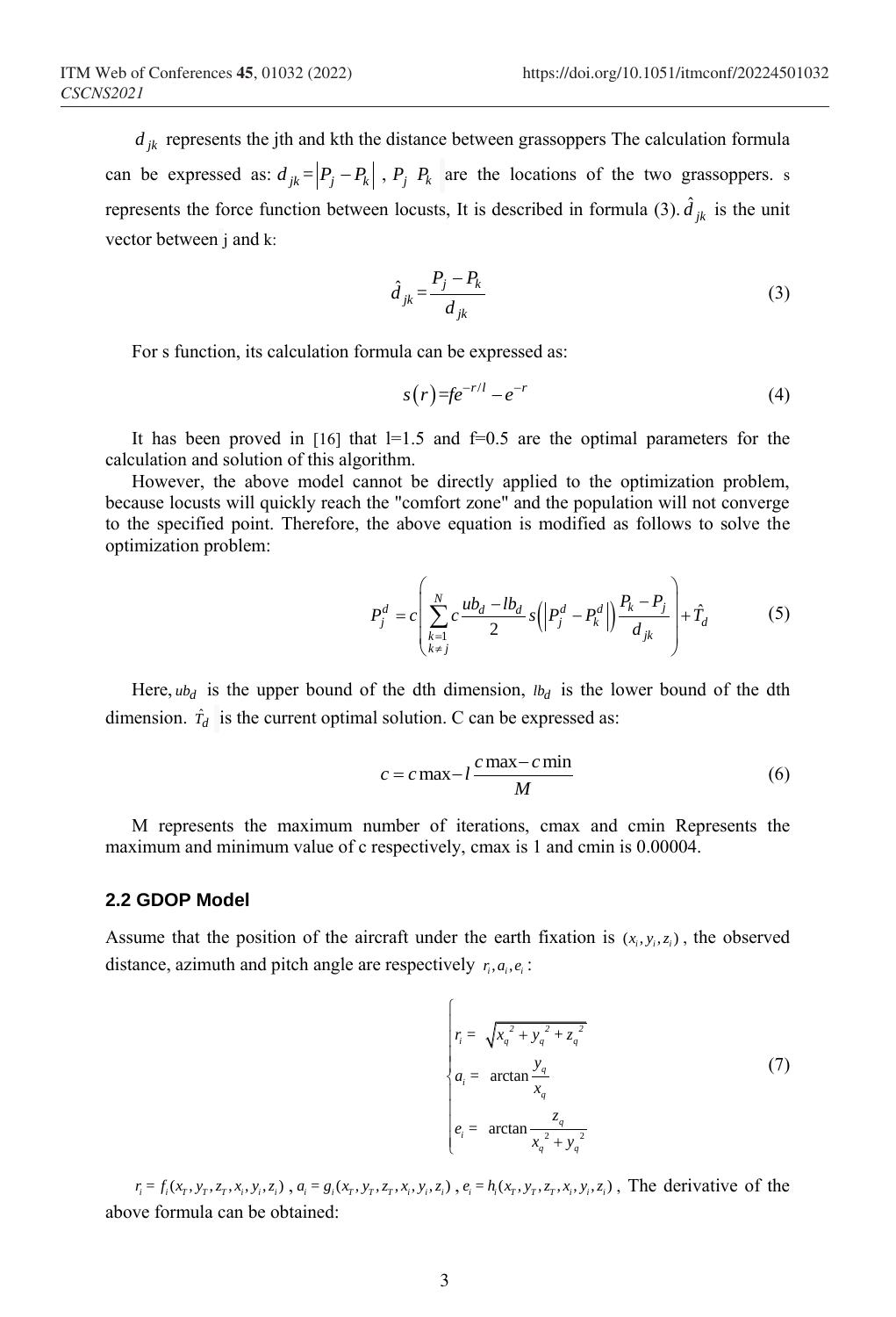$$
\begin{cases}\ndr_{i} = \frac{\partial f_{i}}{\partial x_{T}} \Delta x_{T} + \frac{\partial f_{i}}{\partial y_{T}} \Delta y_{T} + \frac{\partial f_{i}}{\partial z_{T}} \Delta z_{T} + \frac{\partial f_{i}}{\partial x_{i}} \Delta x_{i} + \frac{\partial f_{i}}{\partial y_{i}} \Delta y_{i} + \frac{\partial f_{i}}{\partial z_{i}} \Delta z_{i} \\
da_{i} = \frac{\partial g_{i}}{\partial x_{T}} \Delta x_{T} + \frac{\partial g_{i}}{\partial y_{T}} \Delta y_{T} + \frac{\partial g_{i}}{\partial z_{T}} \Delta z_{T} + \frac{\partial g_{i}}{\partial x_{i}} \Delta x_{i} + \frac{\partial g_{i}}{\partial y_{i}} \Delta y_{i} + \frac{\partial g_{i}}{\partial z_{i}} \Delta z_{i} \\
dr_{i} = \frac{\partial h_{i}}{\partial x_{T}} \Delta x_{T} + \frac{\partial h_{i}}{\partial y_{T}} \Delta y_{T} + \frac{\partial h_{i}}{\partial z_{T}} \Delta z_{T} + \frac{\partial h_{i}}{\partial x_{i}} \Delta x_{i} + \frac{\partial h_{i}}{\partial y_{i}} \Delta y_{i} + \frac{\partial h_{i}}{\partial z_{i}} \Delta z_{i}\n\end{cases}
$$
\n(8)

The jacobian matrix is used to solve the first partial derivative, and a more accurate value can be obtained.

Without considering the site error, the measurement error variances of distance, pitch angle and azimuth angle are respectively set as  $\Delta r_i^2$ ,  $\Delta a_i^2$ ,  $\Delta e_i^2$ ,  $i = 1, 2, \dots n$ , the measurement error matrix is set as R,which is diagonal matrix.

$$
J = \begin{bmatrix} \frac{\partial r_1}{\partial x} & \frac{\partial r_1}{\partial y} & \frac{\partial r_1}{\partial z} \\ \frac{\partial a_1}{\partial x} & \frac{\partial a_1}{\partial y} & \frac{\partial a_1}{\partial z} \\ \frac{\partial e_1}{\partial x} & \frac{\partial e_1}{\partial y} & \frac{\partial e_1}{\partial z} \\ \vdots & \vdots & \vdots & \vdots \\ \frac{\partial r_n}{\partial x} & \frac{\partial r_n}{\partial y} & \frac{\partial r_n}{\partial z} \\ \frac{\partial a_n}{\partial x} & \frac{\partial a_n}{\partial y} & \frac{\partial a_n}{\partial z} \\ \frac{\partial e_n}{\partial x} & \frac{\partial e_n}{\partial y} & \frac{\partial e_n}{\partial z} \end{bmatrix}
$$
(9)

According to the maximum likelihood criterion, the fusion error covariance matrix and positioning accuracy GDOP can be expressed as:

$$
P = (JT R-1 J)-1
$$
  
GDOP =  $\sqrt{\text{trace}(P)}$  (10)

Taking GDOP as the objective function, when the value of GDOP is the smallest, the detection accuracy reaches the highest. The coordinate parameters of different aircraft in the launching system are taken as the unknown parameters of locust search to determine the best locust position and the best launching position of aircraft. The flow chart can be expressed as:

# **3 Simulation analysis**

#### **3.1 Parameter settings**

Assume that the initial altitude of the first aircraft (taking the missile as an example) is 6000m, latitude 40°, longitude 100°, launch azimuth -1°, initial velocity in x direction 50, initial velocity in Y direction -0.1 (to prevent singular value generated by calculation), and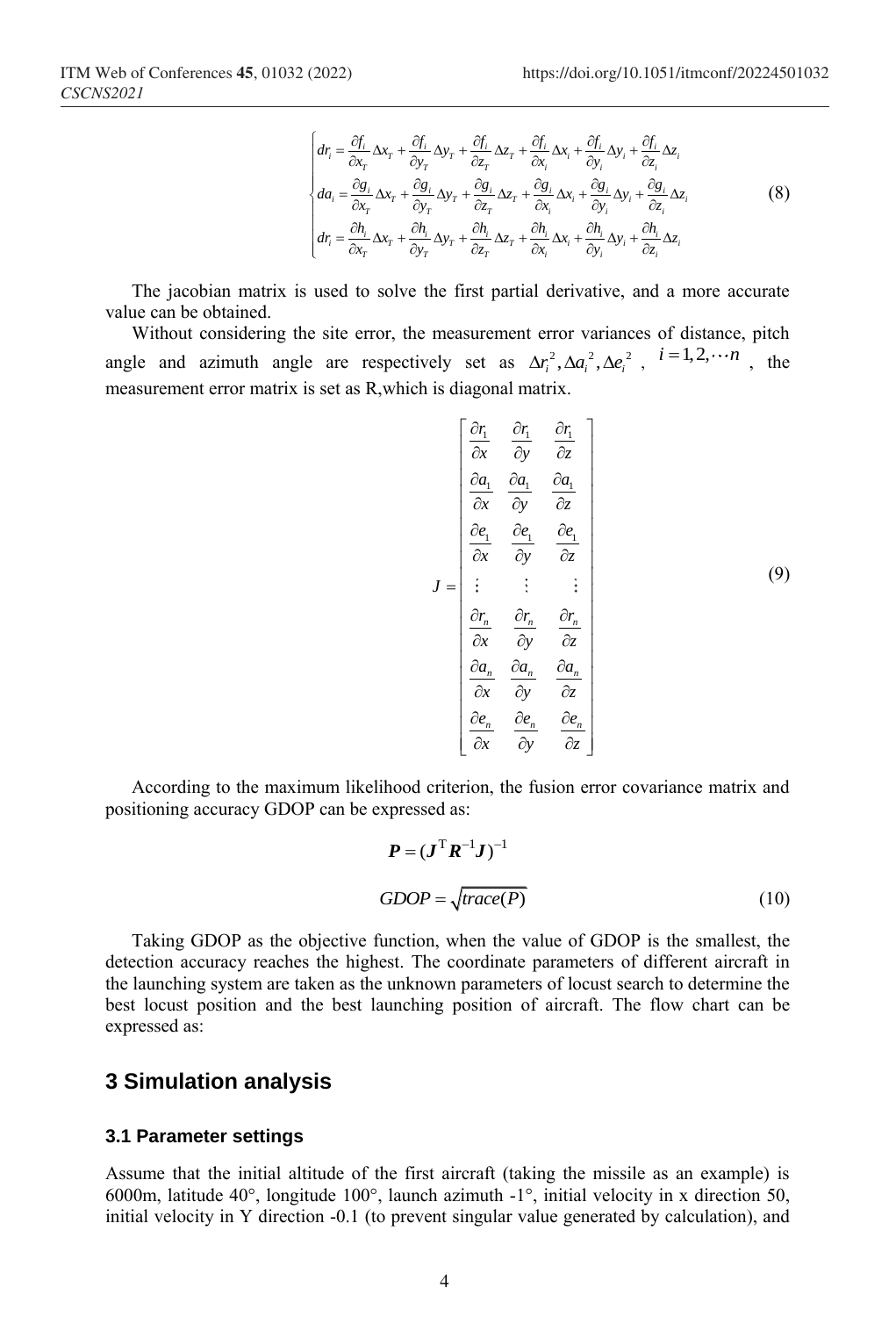initial velocity in Z direction 0. The target altitude is 1500m, latitude 39° and longitude 101°. The X-axis coordinates of the other aircraft in the launch system are set as the same as the first aircraft (that is, launch at the same altitude), and the coordinates of y and Z directions are set as unknown parameters to be searched in GOA-GDOP algorithm. The radar pitch and azimuth error are 0.2° and the range error is 0.3m. Constraints: Keep a distance of more than 1km between aircraft to prevent collisions in flight. The simulation software was Matlab2016a.Set the number of iterations for scenario 1, 2, and 3 to 30, and set the population to 50.



**Fig. 1** Flow chart of GOA-GDOP.

# **3.2 Scenario 1 The relationship between aircraft spacing and GDOP**

Under the condition of cooperative detection by three aircraft, the upper bound of search range is changed, GDOP value is calculated, and the influence of different aircraft distances on positioning accuracy is analyzed.

| <b>Aircraft spacing</b> | <b>GDOP</b> |
|-------------------------|-------------|
| 2km                     | 4.7947      |
| 3km                     | 3.2764      |
| 4km                     | 2.5103      |
| 5km                     | 2.1168      |

**Table 1.** The relationship between aircraft spacing and GDOP.

It can be seen from the above table, the farther the distance between aircraft, the smaller the GDOP value and the higher the positioning accuracy.

## **3.3 Scenario 2 The relationship between the number of aircraft and GDOP.**

Change the number of aircraft (radar), analyze the GDOP values of 3-5 aircraft, and analyze the influence of different numbers of aircraft on positioning accuracy. (Search boundary is set to 3km)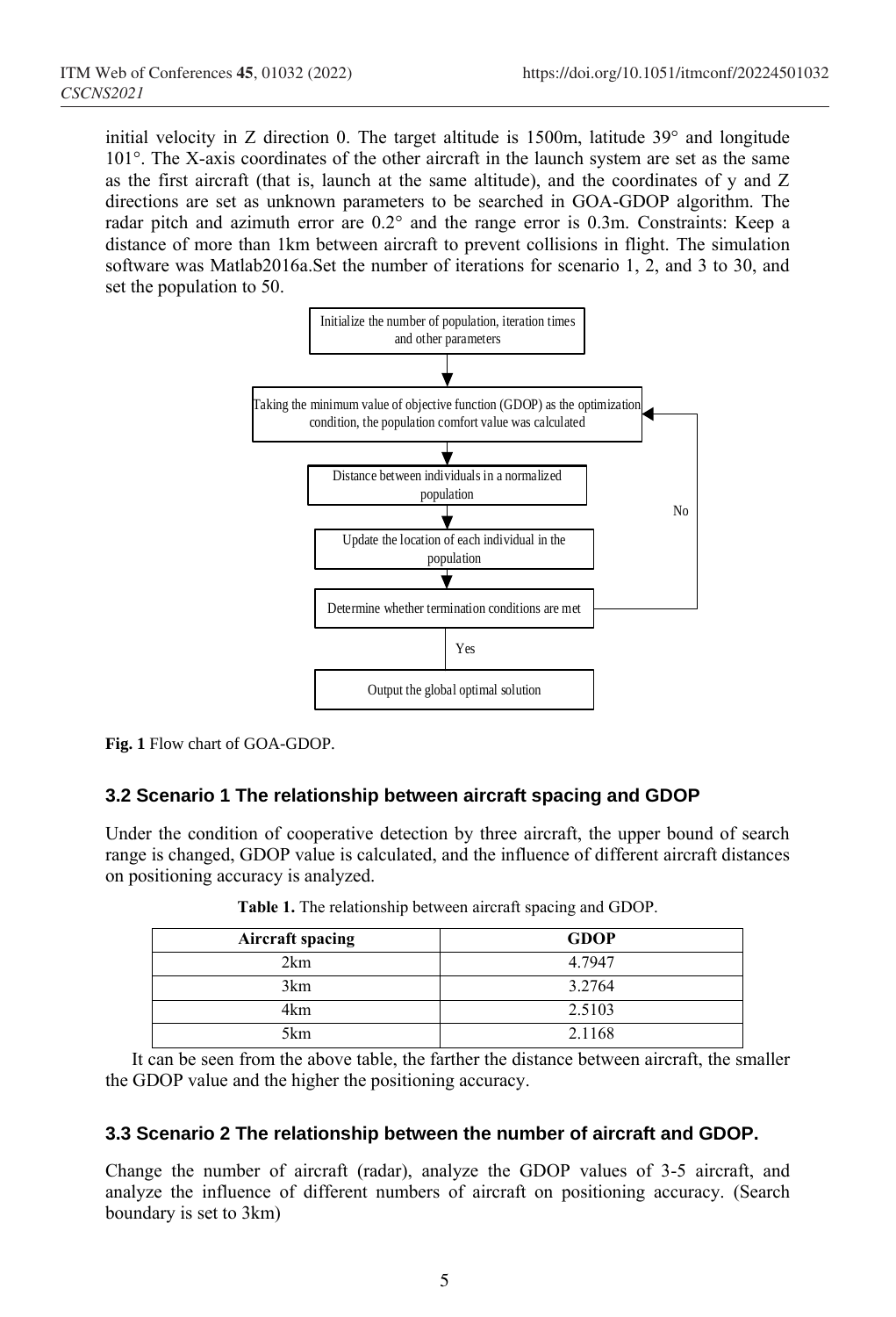| The number of aircraft | <b>GDOP</b> |
|------------------------|-------------|
|                        | 3.2764      |
|                        | 2.5386      |
|                        | 23524       |

**Table 2.** The relationship between the number of aircraft and GDOP.

As can be seen from the above table, with the increase of the number of aircraft, the higher the observation accuracy of aircraft to the ground, the smaller the GDOP value.

### **3.4 Scenario 3 The relationship between the aircraft configuration and GDOP**

Under the condition of 3-5 aircraft (radars), GOA-GDOP method was used to analyze the configurations between aircraft and verify the optimal configuration conditions.( The maximum search distance is set to 3000m, and the coordinates of the first aircraft in the launch coordinate system is (0,0,0).)

#### *3.4.1 Three aircrafts*

The coordinates of the other two aircrafts obtained by simulation are as follows: (0,3000, 0), (0,3000,3000).

Convergence curve of objective function and average fitness curve of population are shown as follows:



**Fig. 2.** Population mean fitness and target convergence curves -3 aircrafts.

## *3.4.2 Four aircrafts*

The coordinates of the other three aircrafts obtained by simulation are as follows: (0,3000, 0), (0,3000,3000), (0,0,3000).

Convergence curve of objective function and average fitness curve are shown as follows:



**Fig. 3.** Population mean fitness and target convergence curves -4 aircrafts.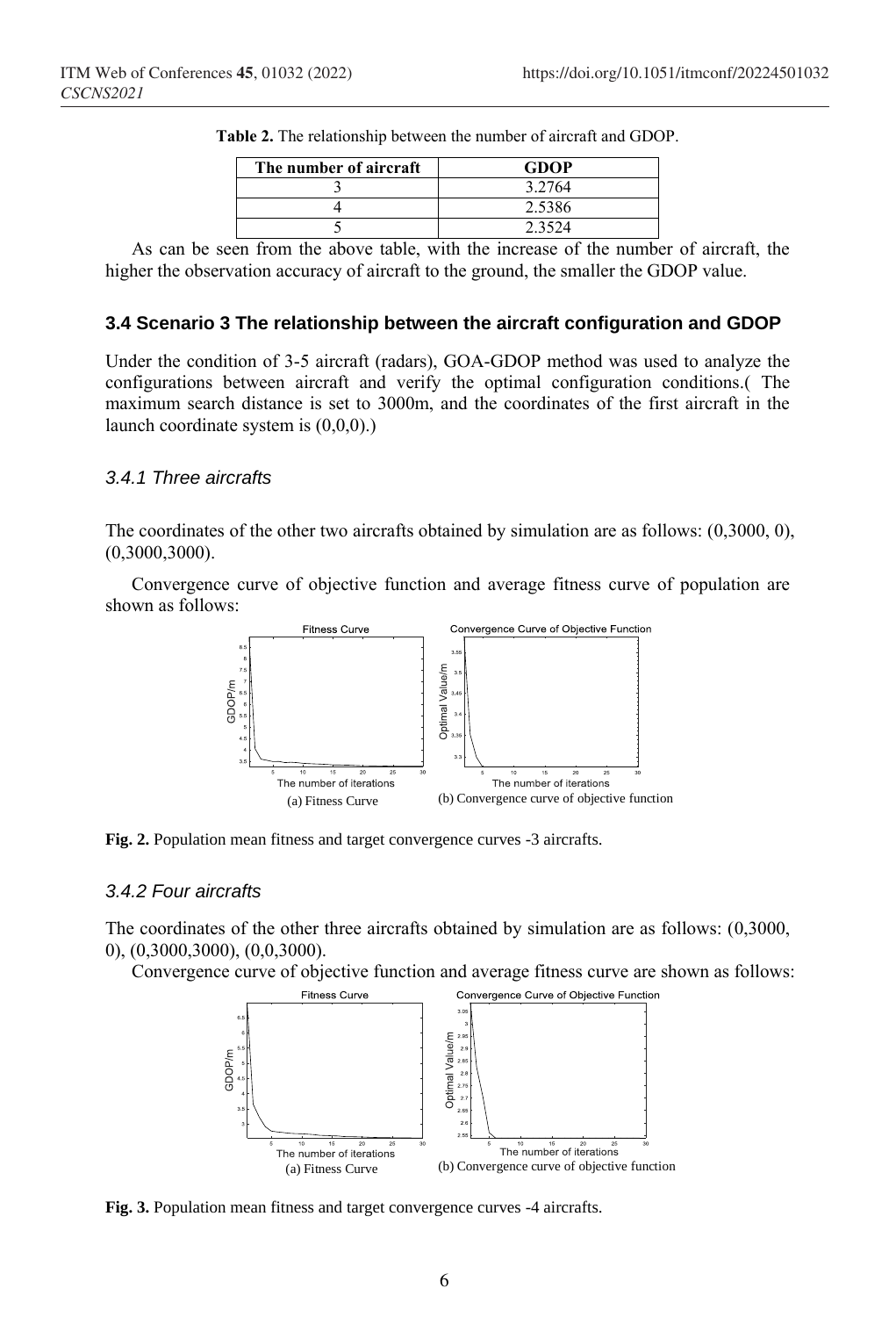#### *3.4.3 Five aircrafts*

The coordinates of the other four aircrafts obtained by simulation are as follows: (0, 3000, 0), (0, 3000, 3000), (0, 0, 3000), the coordinates of the fifth aircraft have randomness on the premise of satisfying constraint conditions.

Convergence curve of objective function and average fitness curve are shown as follows:



**Fig. 4.** Population mean fitness and target convergence curves -5 aircrafts.

It can be concluded from the above simulation that when three aircraft cooperate in detection, three aircraft form a right triangle relationship, that is, when the line area between three points is the largest, the detection accuracy is higher. When the four aircraft cooperate in the detection, the higher the detection accuracy is when the lines between the four points form a square (covering the entire search area). When five aircraft cooperate in the detection, the location selection of the fifth aircraft can be random because the area formed by four of them has occupied all the search space, which can ensure the optimal detection accuracy.

Considering the relationship between cost and accuracy, the cooperative detection accuracy of 5 aircraft is improved relatively slowly compared with that of 4 aircraft. Therefore, better positioning effect can be achieved when 3-4 aircraft carry out cooperative detection and maintain the above configuration.

#### **3.5 Simulation analysis under flight area limitation**

In the launching process, it is difficult to meet the specific configuration requirements of the aircraft. Therefore, how to design the configuration under the condition of limited flight area is also an important research content.

Therefore, based on the assumption that the launching points are in the same plane, this paper takes the range of 3 km as the reference and introduces random quantity to form an irregular polygon in the plane formed by the launching points of the aircraft, and uses GOA-GDOP algorithm to design and plan the configuration of the aircraft in the random plane. Simulation parameter Settings are the same as section 3.4.2. Taking the collaborative detection of four radars as an example, the number of iterations is 50, and the number of populations is 50. Each vehicle launch area is assumed to be a quadrilateral, and the coordinates of one of the vehicles are set to  $(0,0,0)$ . The range of emission area formed by the other three random quadrilateral is shown in the figure below (position coordinates in the X direction are all set to 0):

According to the calculation, the coordinates of the four transmitting points are : (0,0,0),(2807.1926,0,0), (0,0,2291.6938), (2277.9821,0, 2221.9441) and the GDOP value is 3.7169.

The launch configuration of the aircraft is shown in Fig. 6, and the convergence curve of average population fitness and objective function is shown in Fig. 7: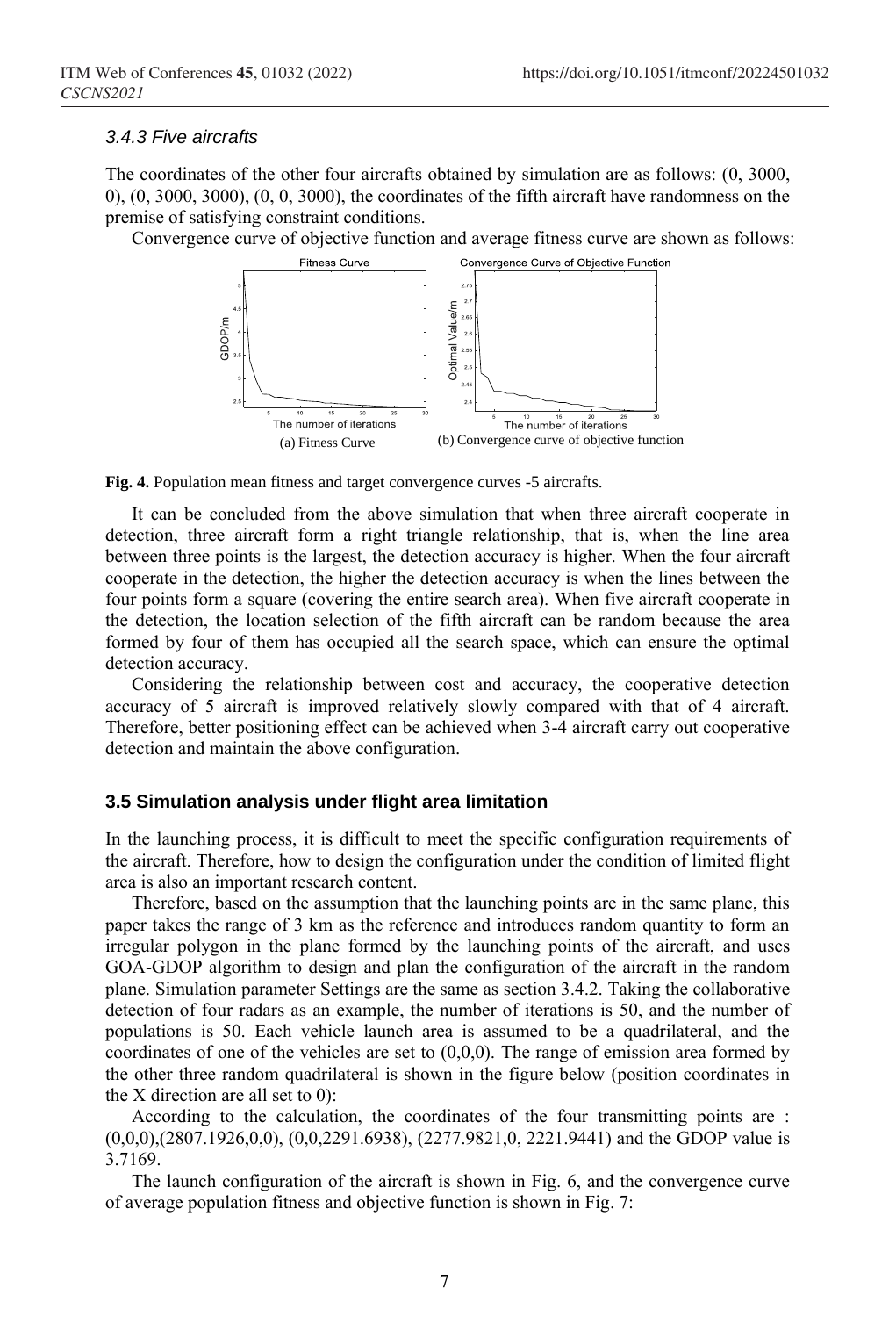

**Fig. 5.** Schematic diagram of aircraft launch area.



**Fig. 6.** Launch configuration.



**Fig. 7.** Population mean fitness and target convergence.

As can be seen from the simulation results, Figure 10(a) shows that with the increase of iteration number, the average fitness of the population gradually becomes stronger, and (b) shows the relationship between iteration number and convergence of objective function. Compared with the planning in regular configuration, the convergence speed in this simulation is relatively slow, because the configuration is irregular and the region and path searched by the population in the process of finding the optimal solution are relatively more complex, but the optimal solution of the objective function can still be found. When the total number of iterations is 50, the objective function can converge after about 25 iterations, so that the GDOP can reach the minimum value under the special configuration, and then the configuration planning and design can be completed. To sum up, when each aircraft is different in the launch range, that is, it cannot meet the requirements of specific configurations, the goA-GDOP algorithm can be used to quickly and effectively plan and design configurations between aircraft, and the average fitness and objective function of the population can achieve convergence well, so as to achieve the lowest GDOP value and the highest accuracy.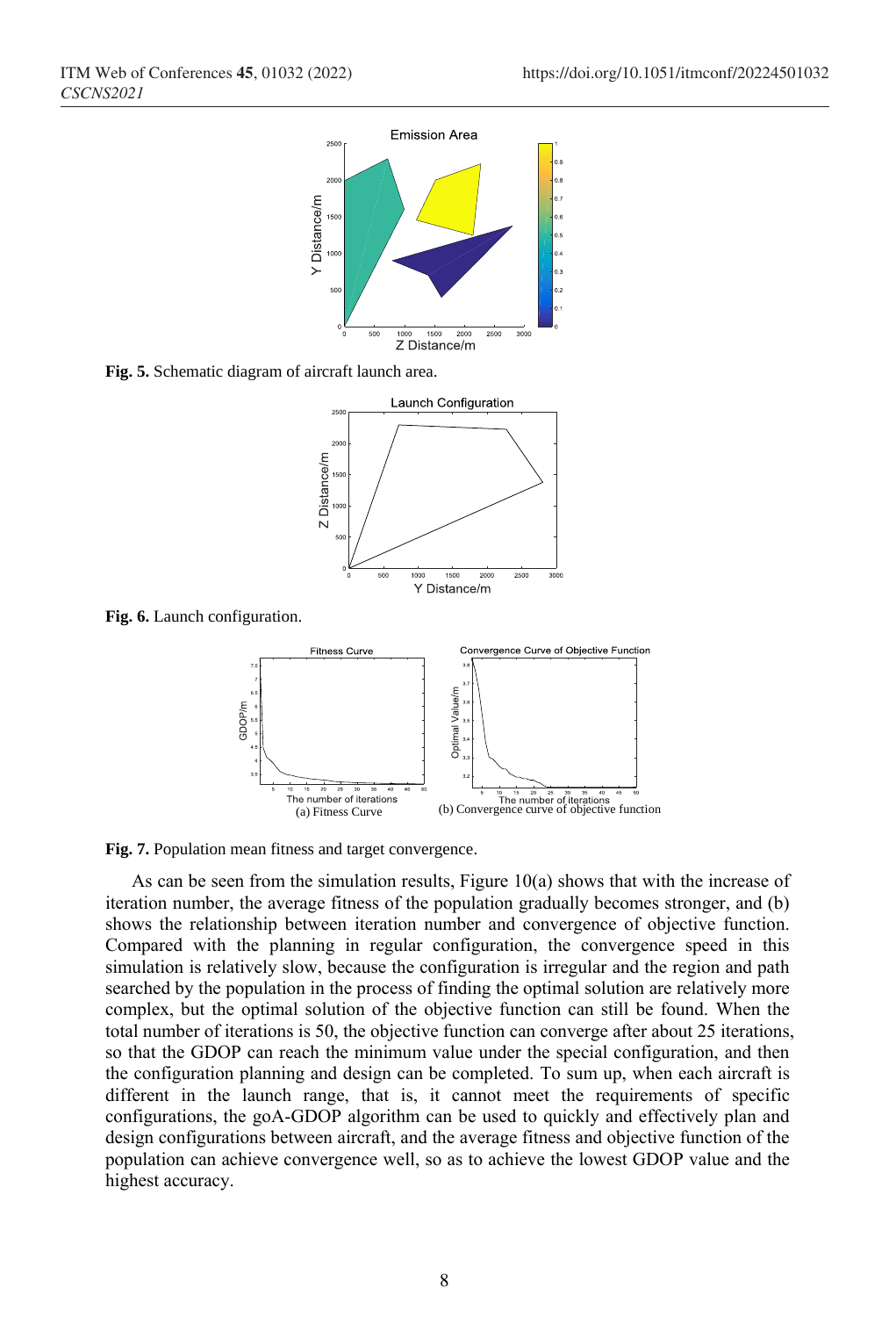# **4 Conclusion**

GOA-GDOP algorithm can effectively plan the configuration of aircraft cooperative detection. The analysis shows that when the space between aircraft is larger and the area formed by the connecting line between aircraft is larger, the detection accuracy is higher. Goa-gdop algorithm can still effectively and quickly plan the configuration relationship between aircraft under the condition of small number of locust population and number of iterations and limited launch area requirements. It can also meet the real-time requirements of structural programming.

# **References**

- 1. Zhang Yue. Research on cooperative target tracking and scheduling for airborne multisensor systems[D]. Master's thesis of Zhejiang University,2017,01.
- 2. Wu Xiongjun, Ma Ning. Summary of multi-missile cooperative detection [J]. Guidance and fuze,2016,37(2):1-5.
- 3. Ke Fang,Qingzhen Zhang,Yingxin Wang,Kun Ni,Chengyang Zhou.Track Fusion and Anti-jamming Algorithm based on Multi-missile Detection Information[C]. 2018 IEEE CSAA Guidance, Navigation and Control Conference (CGNCC),2018.
- 4. Xinliang Wang,Kai Chen,Mingang Wang,Qiqi Xue.Time Registration Algorithm Based on Multi-Missiles Cooperative Target Detection[C]. 2019 IEEE International Conference on Unmanned Systems and Artificial Intelligence (ICUSAI),2019:75-79.
- 5. B.Xu,Y.T.Gao.Sliding Mode Control of Space Robot Formation Flying[C].Proceedings of the 4th International Conference on Autonomous Robots and Agents,2009:561-565.
- 6. Sijia Li,Fei Cao,Jiazhen Duan.Brief Introduction of Missile-satellite Cooperative Passive Location[C]. 2017 5th International Conference on Frontiers of Manufacturing Science and Measuring Technology (FMSMT 2017),2017:2352-5401.
- 7. Chen Dongqiang. Research on sensing Technology for cooperative Detection of multiple UAVs[D]. Master's Thesis of Harbin Institute of Technology,2018,12.
- 8. Xu Yongsheng, ZHANG Hongbing. Current situation and development of E-2C Hawkeye early warning and control aircraft [J]. Telecommunications technology,2005,3:21- 25.
- 9. Wang Xiuchun. Introduction of Russian A-50 early warning aircraft radar [J]. Modern radar,2002,26:46.
- 10. Liu Zhongling, Yu Zhenhong, Li Liren, et al . Research status and Development trend of infrared search and tracking system [J]. Modern defense technology,2014,42(2):95- 101.
- 11. Chen Weishi, Wan Xianrong, Li Jing, non-cooperative UAV target detection technology in airport clearance area [J]. Journal of Civil Aviation,2018,2(5):54-57.
- 12. Li Yan. Research on uav detection technology [J]. Exploration and Observation,2019,21:10-12.
- 13. Zhongliang Deng,Hanhua Wang,Xinyu Zheng,Xiao Fu,Lu Yin,Shihao Tang,Fuxing Yang.A Closed-Form Localization Algorithm and GDOP Analysis for Multiple TDOAs and Single TOA Based Hybrid Positioning[J]. Applied Sciences,2019,4935(9):1-22.
- 14. Yarlaga dda R,Ali I,Al-Dhahir N,et al.GPS GDOP Metric[J].Radar Sonar and Navigation,IEEE Proceedings,2000,147(5):259-264.